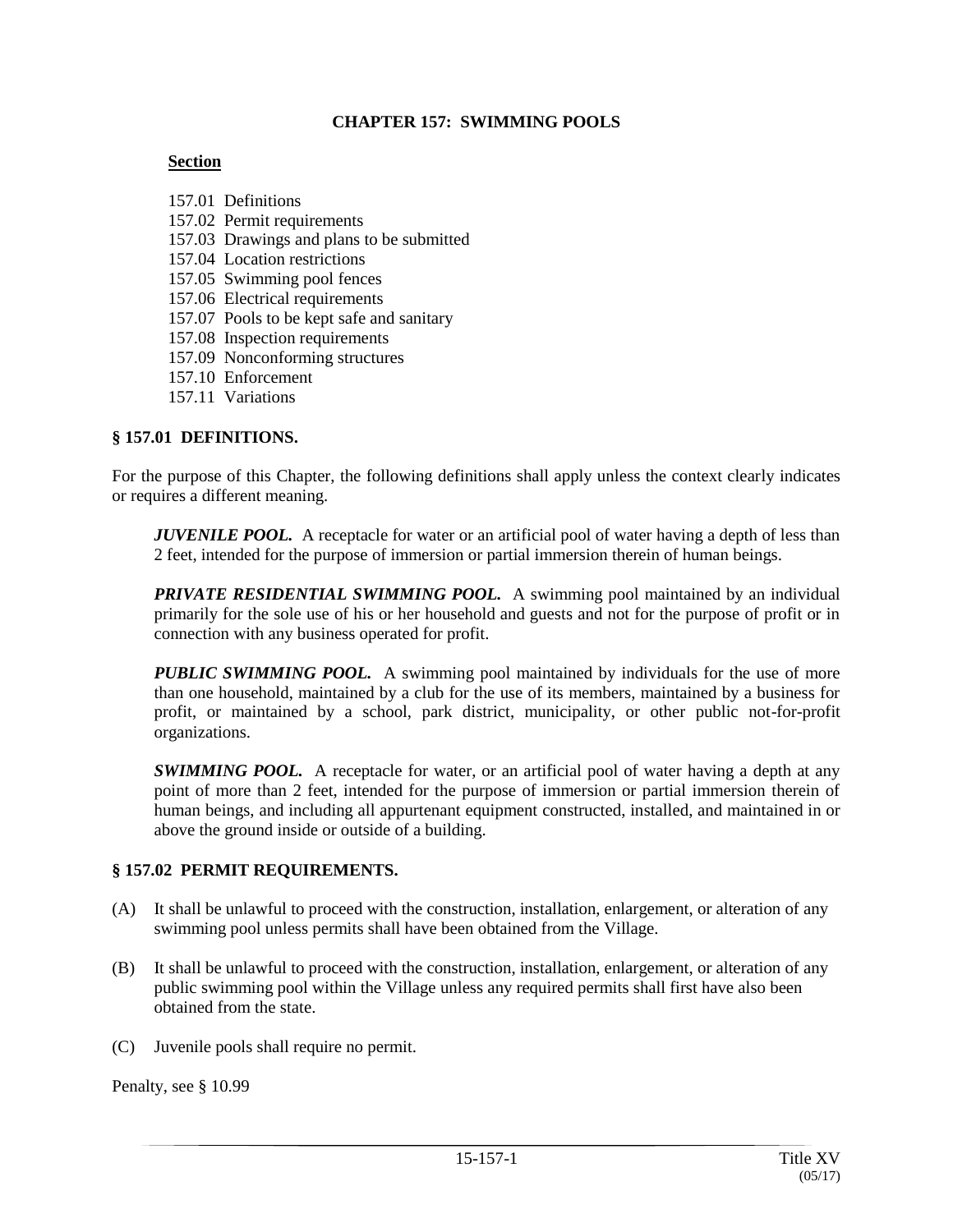# **§ 157.03 DRAWINGS AND PLANS TO BE SUBMITTED.**

Each application for a swimming pool permit shall be accompanied by a permit fee and by a set of plans or drawings which shall be drawn to scale. All distances and dimensions shall be accurately figured, and drawings shall be made explicit and complete, showing the lot lines, distance from the residence, and location of the fence and the pool walk. The application shall contain information pertaining to the swimming pool, walk and fence construction, electrical system, and all relevant appurtenances pertaining to the pool, sufficient to show whether the swimming pool will comply with this Chapter.

# **§ 157.04 LOCATION RESTRICTIONS.**

- (A) Private residential swimming pools shall be permitted only in areas zoned single-family residential under the Village Zoning Code. No portion of the pool shall be located less than 4 feet from a side or rear lot line. Pools and appurtenant equipment shall not be permitted in any front yard.
- (B) Public swimming pools shall be permitted in areas zoned residential and business under the Village Zoning Code, except that any public swimming pool operated for the purpose of profit or operated in connection with a business operated for profit shall not be operated in a single-family residential zone. No portion of a public swimming pool or its appurtenant equipment shall be located less than 15 feet from a side or rear lot line. Public swimming pools shall not be located in a front yard.

# **§ 157.05 SWIMMING POOL FENCES.**

- (A) A swimming pool shall be completely enclosed by a fence erected along the periphery of the swimming pool and any immediately adjacent walk, deck, or terrace area appurtenant to the swimming pool. The fence shall be at least 36 inches in height and shall be designed and constructed to render the swimming pool inaccessible to children under 6 years of age. All fence openings shall be equipped with gates and all gates shall be equipped with self-closing devices and shall have latches.
- (B) Swimming pools shall be exempt from the requirements of division (A) above if they are above ground level in whole or in part, and if they have a walkway or deck area greater than 30 inches in height with integral guards or rails and a means of egress which can be removed and locked while the swimming pool is not in use. Persons with these exempt pools shall ensure than ladders and other means of ingress or egress are kept removed or locked when the swimming pools are not in use.

# **§ 157.06 ELECTRICAL REQUIREMENTS.**

Where electrical conductors are adjacent to a swimming pool or juvenile pool, they shall have proper insulation and shall be ground fault protected. No overhead electrical wires shall be permitted within 15 feet of a swimming pool.